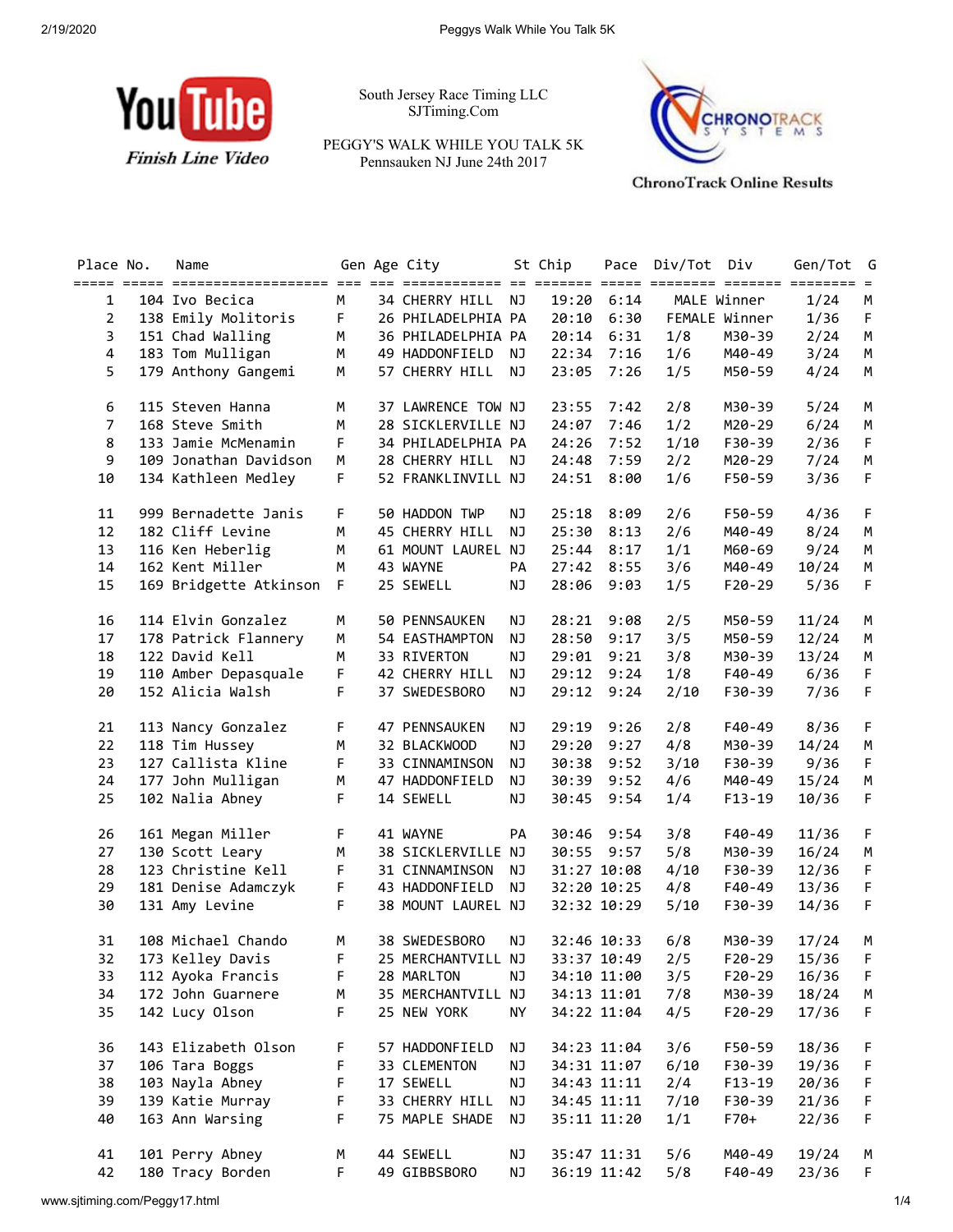2/19/2020 Peggys Walk While You Talk 5K

| 43<br>44<br>45 | 148 Edward Smith<br>170 Hannah Bornmann<br>171 Michael Bornmann | M<br>F<br>M | 47 TRENTON<br>32 COLLINGSWOOD NJ<br>32 COLLINGSWOOD NJ | ΝJ        | 38:12 12:18<br>38:22 12:21<br>38:31 12:24 | 6/6<br>$8/10$<br>8/8 | M40-49<br>F30-39<br>M30-39 | 20/24<br>24/36<br>21/24 | М<br>F<br>М |
|----------------|-----------------------------------------------------------------|-------------|--------------------------------------------------------|-----------|-------------------------------------------|----------------------|----------------------------|-------------------------|-------------|
| 46             | 121 Ady Iwano                                                   | F           | 41 CHERRY HILL                                         | NJ        | 42:37 13:43                               | 6/8                  | F40-49                     | 25/36                   |             |
| 47             | 175 Kam Martin                                                  | F.          | 29 SOUTH RIVER                                         | NJ.       | 42:37 13:43                               | 5/5                  | $F20-29$                   | 26/36                   | F           |
| 48             | 159 Kaitlyn Miller                                              | F           | 13 WAYNE                                               | <b>PA</b> | 43:02 13:51                               | 3/4                  | $F13-19$                   | 27/36                   |             |
| 49             | 117 Kristine Hibbs                                              | F           | 37 CHERRY HILL                                         | NJ        | 43:07 13:53                               | 9/10                 | F30-39                     | 28/36                   | F           |
| 50             | 146 Barbara Ross                                                | F           | 37 CHERRY HILL                                         | NJ.       | 43:07 13:53                               | 10/10                | F30-39                     | 29/36                   |             |



| Place No. | Name                      |    | Gen Age City       |     | St Chip     | Pace | Div/Tot | Div      | Gen/Tot G |    |
|-----------|---------------------------|----|--------------------|-----|-------------|------|---------|----------|-----------|----|
|           |                           |    |                    |     |             |      |         |          |           |    |
| 51        | 120 Adriana Iwano         | F  | 13 CHERRY HILL     | ΝJ  | 43:35 14:02 |      | 4/4     | $F13-19$ | 30/36     | -F |
| 52        | 166 Tarah Feeestone       | F. | 40 CHERRY HILL     | ΝJ  | 43:38 14:03 |      | 7/8     | F40-49   | 31/36     | F  |
| 53        | 145 Bernadette Robinson F |    | 54 LAWNSIDE        | ΝJ  | 43:57 14:09 |      | 4/6     | F50-59   | 32/36     | F  |
| 54        | 140 Megan Nessell         | F  | 40 LUMBERTON       | NJ. | 44:28 14:19 |      | 8/8     | F40-49   | 33/36     | F  |
| 55        | 165 Kevin Fast            | M  | 59 CHERRY HILL     | ΝJ  | 45:43 14:43 |      | 4/5     | M50-59   | 22/24     | M  |
| 56        | 164 Mary Jane Fast        | F  | 59 CHERRY HILL     | ΝJ  | 45:43 14:43 |      | 5/6     | F50-59   | 34/36     | F  |
| 57        | 176 Barry Sutnick         | M  | 75 CHERRY HILL     | NJ. | 46:09 14:51 |      | 1/1     | $M70+$   | 23/24     | M  |
| 58        | 150 James Vincent         | M  | 54 COLLINGSWOOD NJ |     | 48:11 15:31 |      | 5/5     | M50-59   | 24/24     | M  |
| 59        | 111 Lily Doyle            | F. | 52 COLLINGSWOOD NJ |     | 49:04 15:48 |      | 6/6     | F50-59   | 35/36     | F  |
| 60        | 105 Doris Blake           | F  | 60 PENNS GROVE     | NJ. | 51:26 16:34 |      | 1/1     | F60-69   | 36/36     | -F |



**Award Listings** 

TOP MALE FINISHERS

## TOP 1 SCORES

| Place O'All No. |  | Name                  | Ag City            | St Chip |
|-----------------|--|-----------------------|--------------------|---------|
|                 |  |                       |                    |         |
|                 |  | 1 104 Ivo Becica      | 34 CHERRY HILL NJ  | 19:20   |
| 2               |  | 3 151 Chad Walling    | 36 PHILADELPHIA PA | 20:14   |
| 3               |  | 4 183 Tom Mulligan    | 49 HADDONFIELD NJ  | 22:34   |
| 4               |  | 5 179 Anthony Gangemi | 57 CHERRY HILL NJ  | 23:05   |
| 5.              |  | 6 115 Steven Hanna    | 37 LAWRENCE TOW NJ | 23:55   |

## TOP FEMALE FINISHERS

|             | Place O'All No. | Name                                | Ag City            |    | St Chip |
|-------------|-----------------|-------------------------------------|--------------------|----|---------|
|             |                 |                                     |                    |    |         |
|             |                 | 1 2 138 Emily Molitoris             | 26 PHILADELPHIA PA |    | 20:10   |
| $2^{\circ}$ |                 | 8 133 Jamie McMenamin               | 34 PHILADELPHIA PA |    | 24:26   |
| 3           |                 | 10 134 Kathleen Medley              | 52 FRANKLINVILL NJ |    | 24:51   |
| 4           | 11              | 999 Bernadette Janis                | 50 HADDON TWP      | NJ | 25:18   |
| 5           |                 | 15 169 Bridgette Atkinson 25 SEWELL |                    | NJ | 28:06   |



 PEGGY'S TALK WHILE YOU RUN/WALK 5K AGE-GROUP RESULTS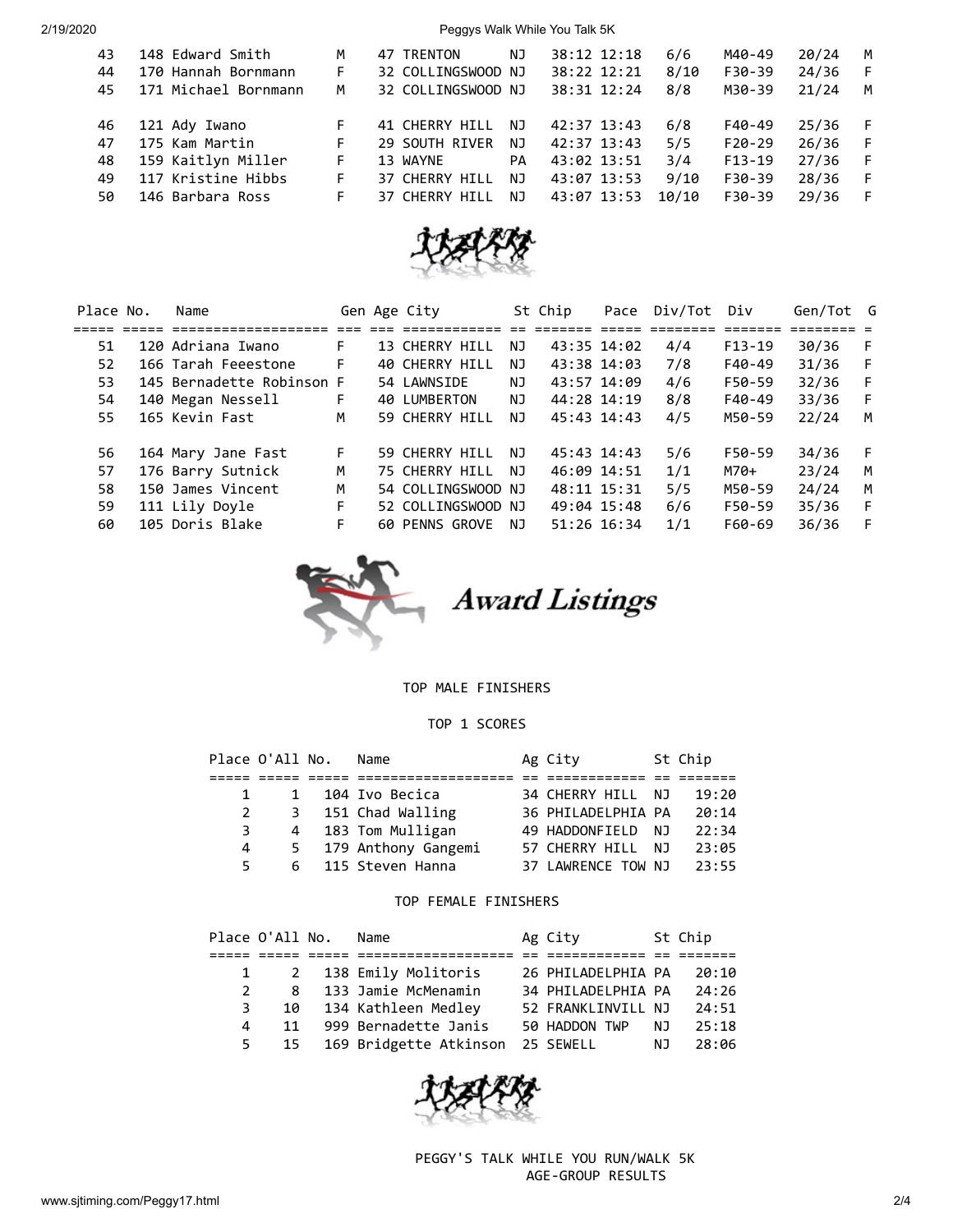## FEMALE AGE GROUP: 13 - 19 (2 WINNERS)

|                |                                                   | Place O'All No.      | Name                                                                                      | Age City 5t Chip   |           |         |
|----------------|---------------------------------------------------|----------------------|-------------------------------------------------------------------------------------------|--------------------|-----------|---------|
|                |                                                   |                      |                                                                                           |                    |           |         |
|                | $\begin{array}{ccc} 1 & 25 \\ 2 & 38 \end{array}$ |                      |                                                                                           |                    |           |         |
| 3              |                                                   |                      |                                                                                           |                    |           |         |
| 4              | 51                                                |                      | 120 Adriana Iwano 13 CHERRY HILL NJ                                                       |                    |           | 43:35   |
|                |                                                   |                      | MALE AGE GROUP: 20 - 29 (2 WINNERS)                                                       |                    |           |         |
|                |                                                   |                      | Place O'All No. Name and Age City St Chip                                                 |                    |           |         |
|                | 1 7                                               |                      |                                                                                           |                    |           |         |
|                | $2^{\sim}$<br>9                                   |                      | 168 Steve Smith 28 SICKLERVILLE NJ 24:07<br>109 Jonathan Davidson 28 CHERRY HILL NJ 24:48 |                    |           |         |
|                |                                                   |                      |                                                                                           |                    |           |         |
|                |                                                   |                      | FEMALE AGE GROUP: 20 - 29 (2 WINNERS)                                                     |                    |           |         |
|                |                                                   | Place O'All No.      | Name                                                                                      | Age City 5t Chip   |           |         |
|                |                                                   |                      |                                                                                           |                    |           |         |
| $\mathbf{1}$   | 15                                                |                      | 169 Bridgette Atkinson 25 SEWELL                                                          |                    | NJ 1      | 28:06   |
| $\overline{2}$ | 32                                                |                      | 173 Kelley Davis 25 MERCHANTVILL NJ 33:37                                                 |                    |           |         |
| 3              |                                                   |                      |                                                                                           |                    |           |         |
| $\overline{4}$ |                                                   |                      |                                                                                           |                    |           |         |
| 5              | 47                                                |                      |                                                                                           |                    |           |         |
|                |                                                   |                      | MALE AGE GROUP: 30 - 39 (2 WINNERS)                                                       |                    |           |         |
|                |                                                   |                      | Place O'All No. Name Mage City St Chip                                                    |                    |           |         |
| $\mathbf{1}$   | $\overline{\mathbf{3}}$                           |                      | 151 Chad Walling 36 PHILADELPHIA PA                                                       |                    |           | 20:14   |
|                | 2 6                                               |                      | 115 Steven Hanna 37 LAWRENCE TOW NJ                                                       |                    |           | 23:55   |
| 3              |                                                   |                      | 18 122 David Kell 33 RIVERTON NJ                                                          |                    |           | 29:01   |
| 4              |                                                   |                      |                                                                                           |                    |           | 29:20   |
| 5              |                                                   |                      |                                                                                           |                    |           | 30:55   |
|                |                                                   |                      | FEMALE AGE GROUP: 30 - 39 (2 WINNERS)                                                     |                    |           |         |
|                |                                                   |                      | Place O'All No. Name Manuel Age City St Chip                                              |                    |           |         |
|                |                                                   |                      |                                                                                           |                    |           |         |
| 1              |                                                   | 8                    | 133 Jamie McMenamin 34 PHILADELPHIA PA                                                    |                    |           | 24:26   |
| 2              | 20                                                |                      | 152 Alicia Walsh                                                                          | 37 SWEDESBORO      | ΝJ        | 29:12   |
| 3              | 23                                                |                      | 127 Callista Kline                                                                        | 33 CINNAMINSON     | ΝJ        | 30:38   |
| 4              | 28                                                |                      | 123 Christine Kell 31 CINNAMINSON                                                         |                    | NJ 1      | 31:27   |
| 5              | 30                                                |                      | 131 Amy Levine                                                                            | 38 MOUNT LAUREL NJ |           | 32:32   |
|                |                                                   |                      | MALE AGE GROUP: 40 - 49 (2 WINNERS)                                                       |                    |           |         |
|                |                                                   | Place O'All No. Name |                                                                                           | Age City           |           | St Chip |
|                |                                                   |                      |                                                                                           | 49 HADDONFIELD NJ  |           |         |
| 1              | $\overline{4}$                                    |                      | 183 Tom Mulligan                                                                          |                    |           | 22:34   |
| $\overline{2}$ | 12                                                |                      | 182 Cliff Levine 45 CHERRY HILL NJ                                                        |                    |           | 25:30   |
| 3              |                                                   |                      | 14 162 Kent Miller                                                                        | 43 WAYNE           | <b>PA</b> | 27:42   |
| 4              |                                                   |                      | 24 177 John Mulligan 47 HADDONFIELD NJ                                                    |                    |           | 30:39   |
| 5              |                                                   |                      | 41 101 Perry Abney 344 SEWELL                                                             |                    | <b>NJ</b> | 35:47   |
|                |                                                   |                      | FEMALE AGE GROUP: 40 - 49 (2 WINNERS)                                                     |                    |           |         |
|                |                                                   | Place O'All No. Name |                                                                                           | Age City 5t Chip   |           |         |
|                | $\mathbf{1}$<br>19                                |                      | 110 Amber Depasquale 42 CHERRY HILL NJ                                                    |                    |           | 29:12   |